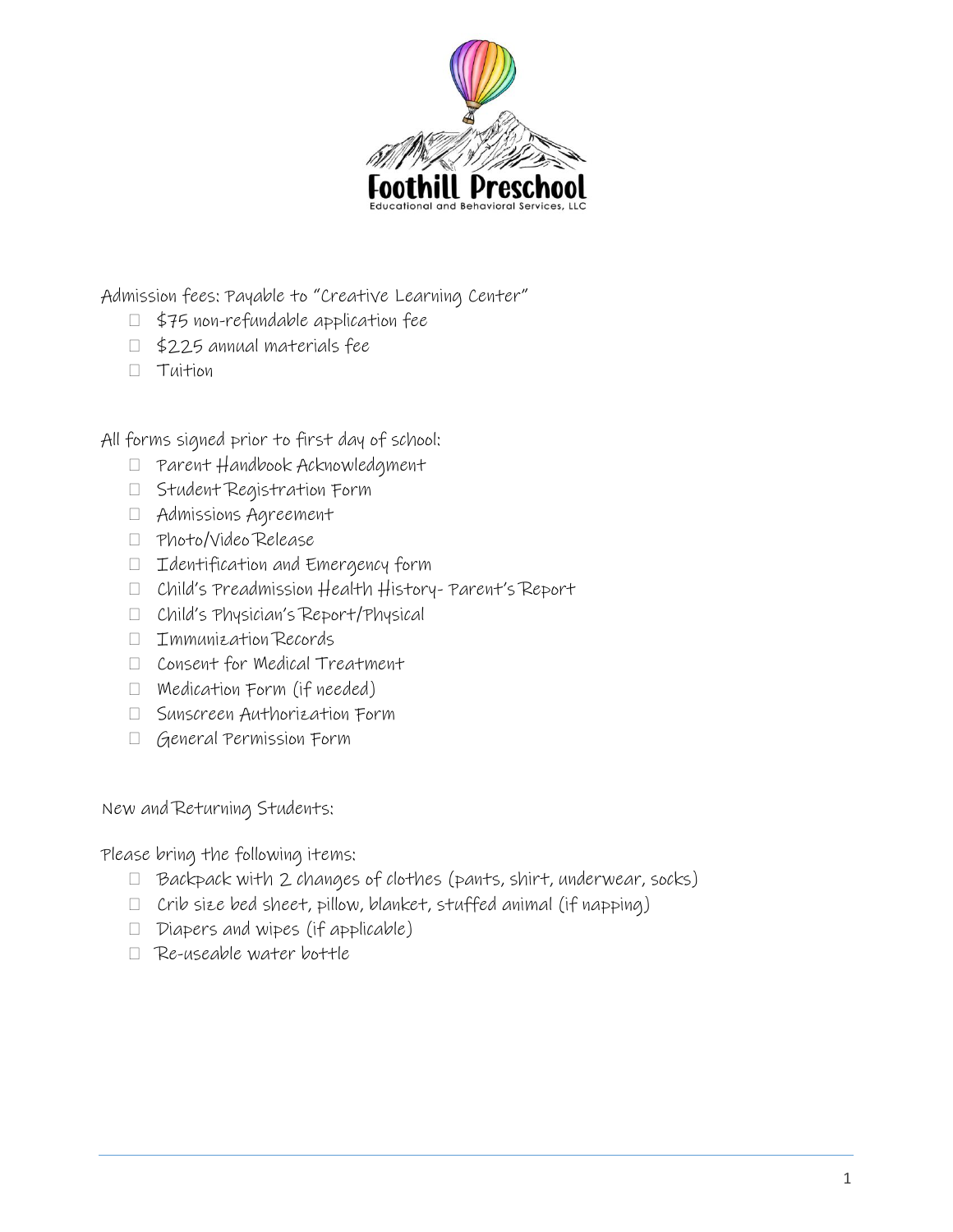

Child's Name (First, Middle, Last): Date of Birth: Parent #1 Name: Parent #2 Name: Child's Primary Home Address: Home Phone Number: Child's Second Address (If Applicable): Parent #1 Work Number, Cell Number and email:

<u> 1989 - Johann Stoff, deutscher Stoff, der Stoff, der Stoff, der Stoff, der Stoff, der Stoff, der Stoff, der S</u>

Parent #2 Work Number, Cell Number and email: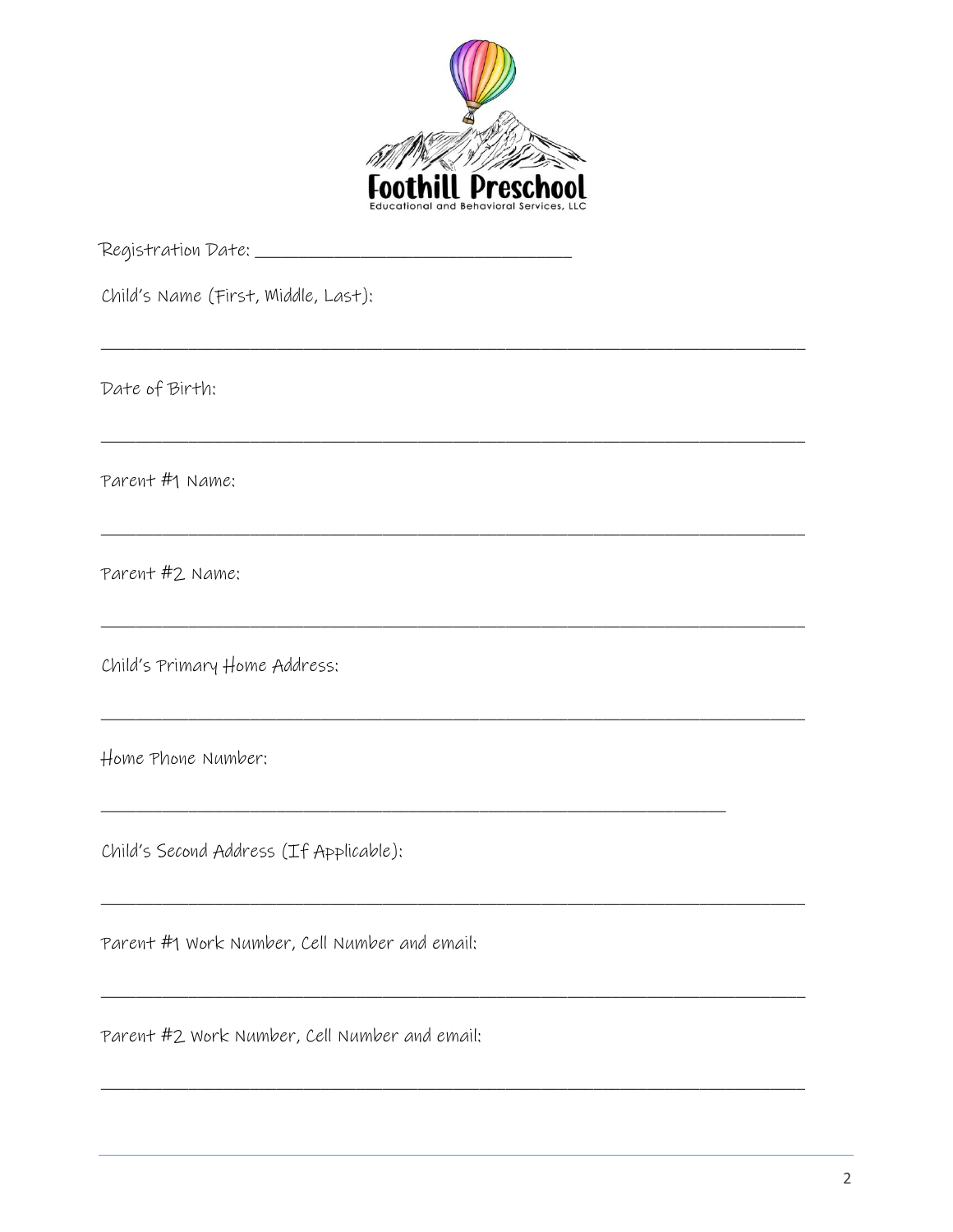

## PRE-ADMISSION INFORMATION

What are your child's likes?

What are your child's dislikes?

what would you like your child to experience and learn at preschool?

What is your philosophy in raising your child?

what type of relationship would you like to have with your child's teachers at Foothill Preschool?

How do you discipline your child at home?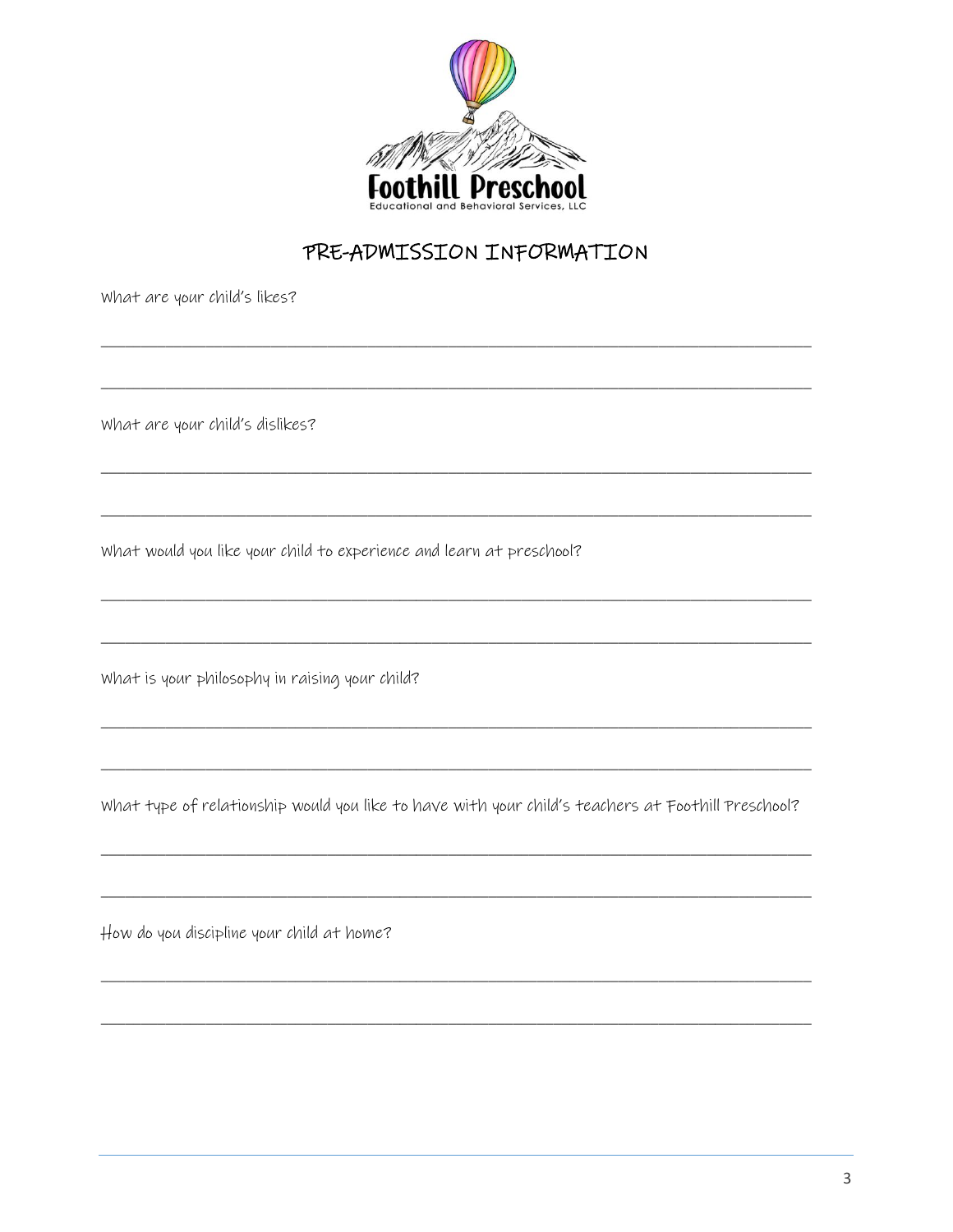

How does your child get along with parents, brothers, sisters, and other children?

Has your child had structured group play experiences? What types?

Has your child had unstructured group play experiences? What types?

Does your child have any special problems/fears/needs? Please explain.

Is there any other information you would like to share?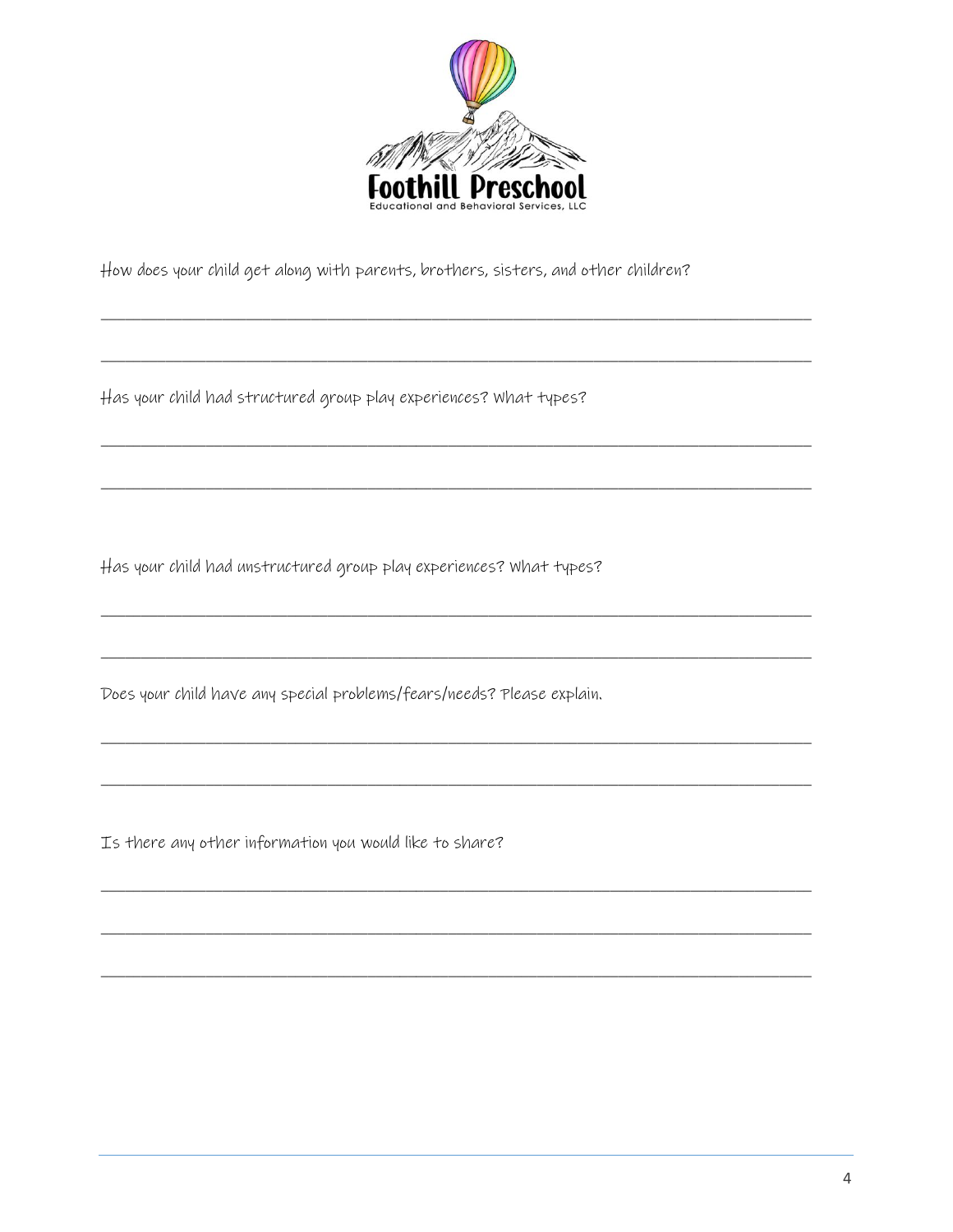

# FOOTHILL PRESCHOOL ADMISSION AGREEMENT

Date\_\_\_\_\_\_\_\_\_\_\_\_\_\_\_\_\_\_\_\_\_\_\_\_\_\_\_

Thank you for choosing Foothill Preschool. We are very excited to have your child join us. Foothill Preschool provides your child with a fun, safe environment, filled with opportunities for creative play, and personal and academic growth. Our mission is to develop an individual program for your child, support your child and help him or her grow into a confident and motivated young person, eager to learn and explore his or her environment.

Foothill Preschool is open from 8:30-2:30, with extended hours available from 8:00-4:30.

Your child's space/schedule has been/will be reserved for the following days and times:

| $Full$ $Day$ $\_\_$ | $Half$ $Day$ $\_\_$ |
|---------------------|---------------------|
| Before School Care  | Before School Care  |
| After School Care   | After School Care   |
| Monday – Friday _   | Monday - Friday _   |
| W/W/F               | W/W/F               |
| T/TH                | T/TH                |
| Notes               | Notes               |

All information in this Admission Agreement is provided and required by law and further includes the following:

- 1. The persons authorized to sign your child in and out will do so via the Brightwheel app, or print their full name, signature, and time of day being dropped off and/or picked up.
- 2. Your child's monthly tuition fee is  $\frac{1}{2}$  . Due on the first of each month. A \$25.00 late fee will access on the fifth of the month if payment is not received.
- 3. All payments are to be made in Brightwheel. Parents are liable for all costs incurred by the preschool to collect all and any delinquent fees. Fees and policies are subject to change.
- 4. A 30-day written notice will be given before any rate changes. A 30-day written notice is required to withdraw from the program.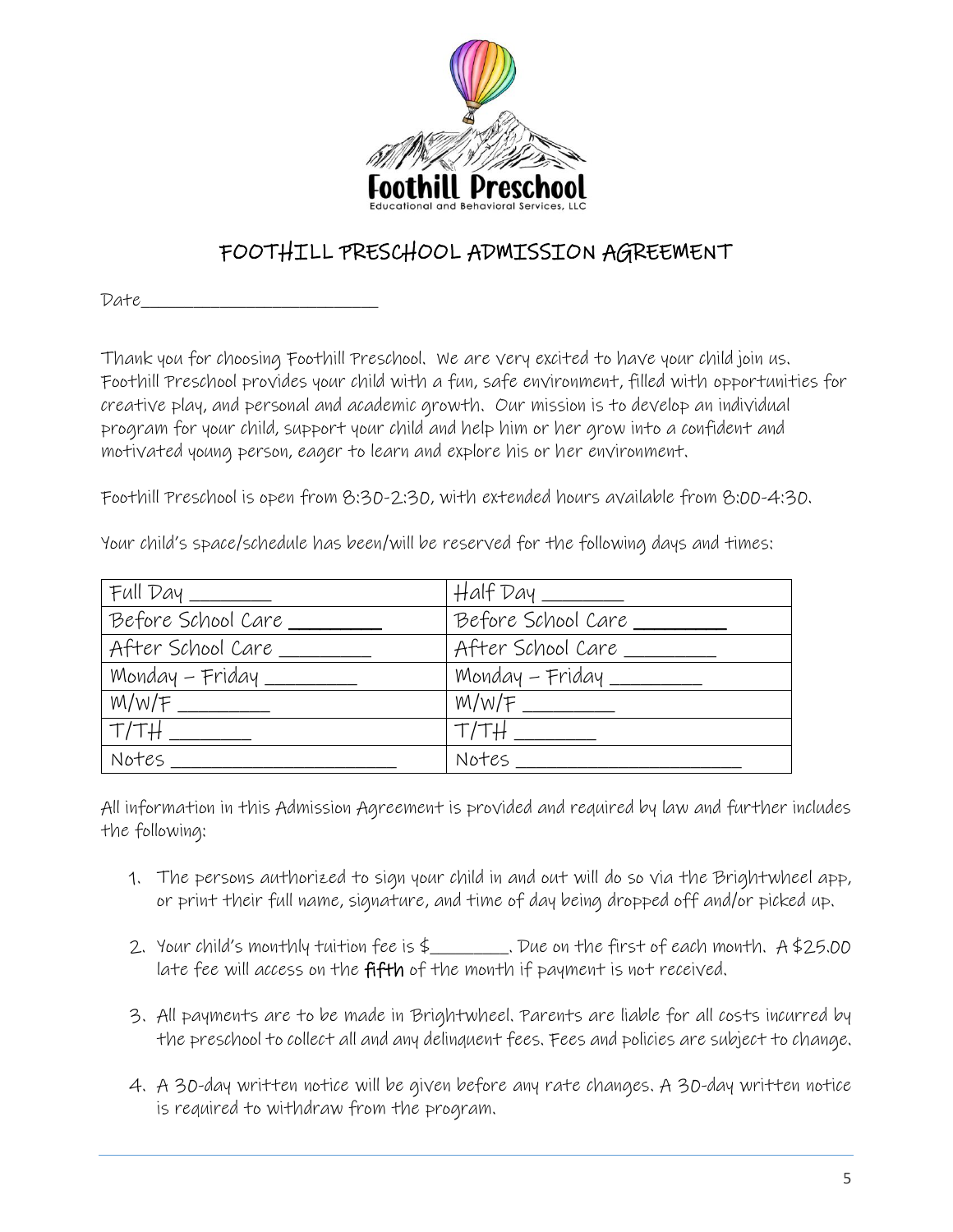

- 5. To be eligible for a refund, a 30-day written notice must be given. Refunds are only given when a space is held and it is determined that a student is not coming and there are 30 days before he/she was supposed to start.
- 6. Health and Safety Codes give the Department of Health and any duly authorized officer, employee or agent, upon presentation, the right to enter and inspect the facility at any time with or without advance notice to secure compliance with regulations.
- 7. Grounds for dismissal may occur in the following situations:
	- The preschool does not receive tuition within ten days of the due date. (Due date is the first of each month).
	- The director and teachers feel as though the program no longer appropriately meets the needs of the child.
	- If after following the procedures as listed in the positive behavior management section in the Parent Handbook, the child's behavior escalates or continues to be inappropriate, disruptive and/or dangerous to himself/herself and/or others.
- 8. If your child requires specialized services, (stated in the parent handbook), please note that any and all specialized services are billed separately from the Foothill Preschool tuition. Please contact the Director to get a price list for services.

The teachers and staff at Foothill Preschool welcome you and your family!

I have read and understand all of the policies set forth in this Admission Agreement.

Parent's Name, Please Print Signature and Date

Authorized Administrator's Signature Date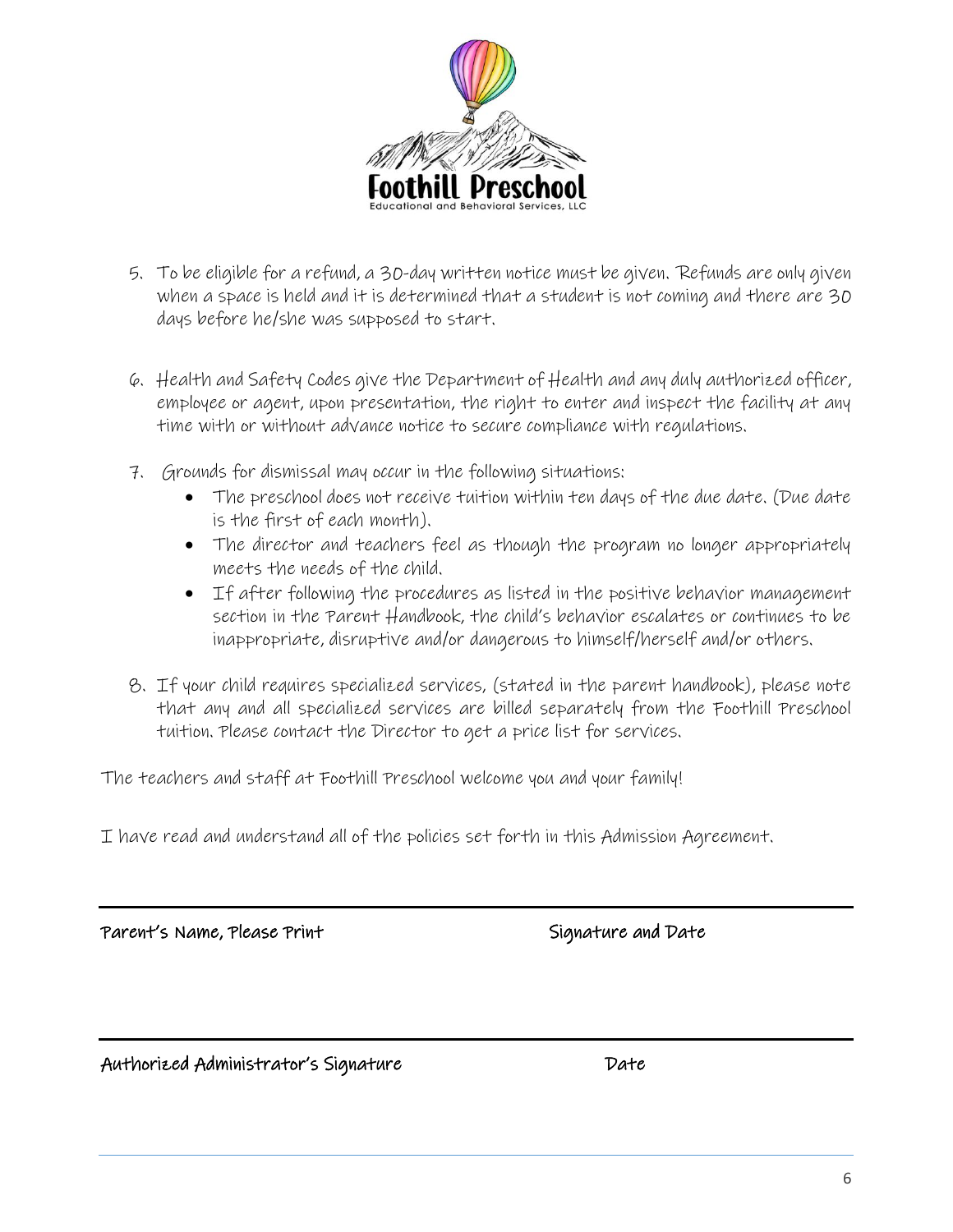

### PICTURE AND VIDEO RELEASE FORM

\_\_\_\_\_\_\_\_\_\_ Yes, I authorize Foothill Preschool to use my likeness and commentary and/or that of my children/family in the form of photographs, video, or testimony for the purposes of marketing and public use including, but not limited to: newsletters, websites, and social media. I understand that photographs, videos, and/or commentary of me, my children, and/or my family may be disseminated to the public for the above purposes.

\_\_\_\_\_\_\_\_\_\_ Yes, I give Foothill Preschool permission to use photographs, videos, and commentaries for purposes including, but not limited to, journals, portfolios, and documentation panels.

 $\_$  Yes,  $\mathtt I$  give Foothill Preschool permission to use photographs, videos, and commentaries within the Brightwheel app, for the purposes of parent communication and classroom updates with current preschool students/families.

No, I do not authorize Foothill Preschool to use my likeness and commentary and/or that of my children/family in the form of photographs, video, or testimony for the purposes of marketing and public use including, but not limited to: newsletters, websites, and social media. I understand that photographs, videos, and/or commentary of me, my children, and/or my family may be disseminated to the public for the above purposes.

 $\_$  No, I do not give Foothill Preschool permission to use photographs, videos, and commentaries for purposes including, but not limited to, journals, portfolios, and documentation panels.

 $\equiv$  No, I do not give Foothill Preschool permission to use photographs, videos, and commentaries within the Brightwheel app, for the purposes of parent communication and classroom updates with current preschool students/families.

I have read and understand the above.

| Child Name ________________           | Date _______________ |
|---------------------------------------|----------------------|
|                                       |                      |
| Parent's Signature: _________________ |                      |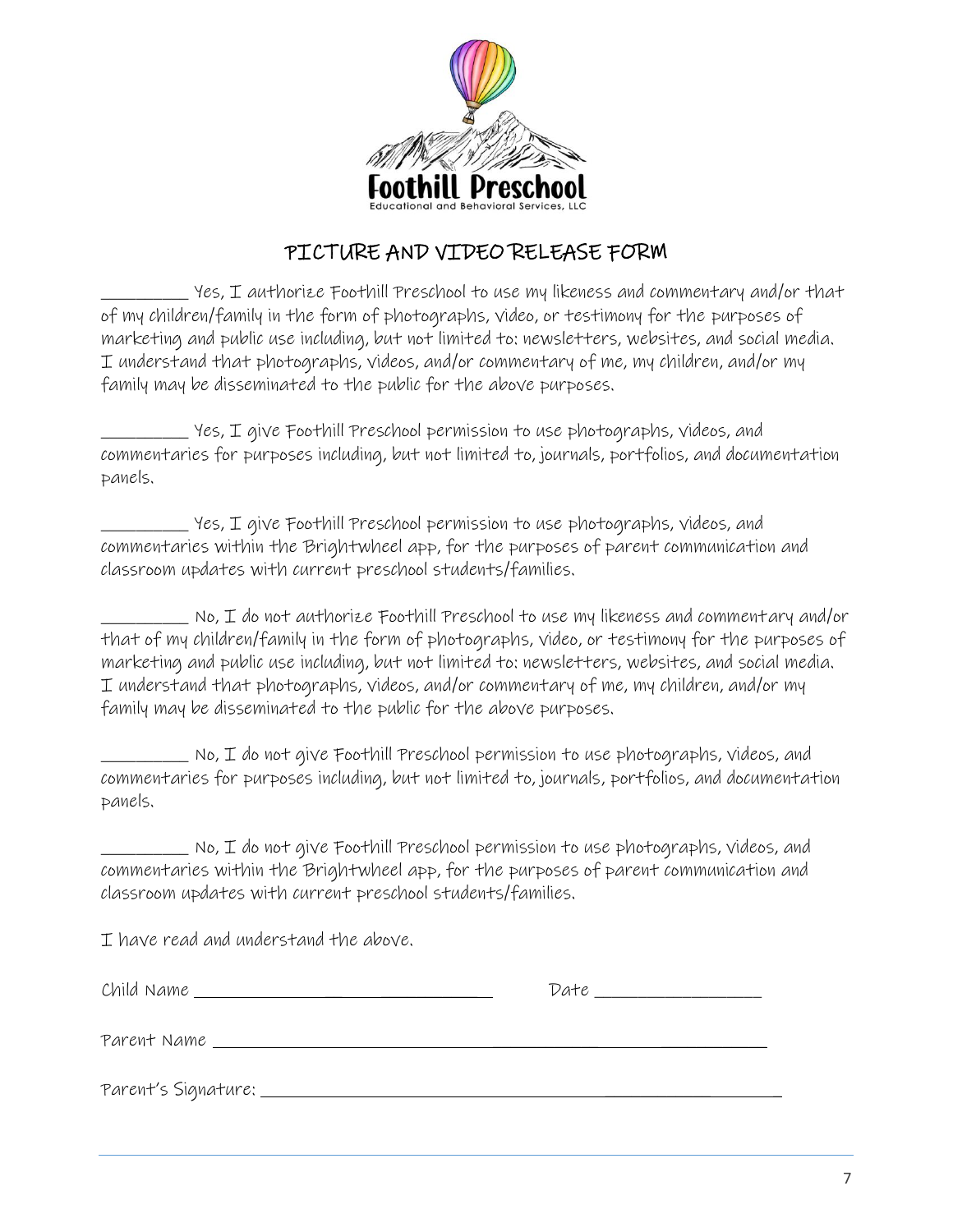

# EMERGENCY CONTACT/AUTHORIZED PICKUP FORM

Emergency Contact (must list 2)

| Name                      | Relationship |
|---------------------------|--------------|
| Phone<br>Number           |              |
| Address                   |              |
| Authorized<br>to Pick-Up? | Yes<br>Nο    |

| Name                      | Relationship |
|---------------------------|--------------|
| Phone                     |              |
| Number                    |              |
| Address                   |              |
|                           |              |
| Authorized<br>to Pick-Up? | Yes<br>Nο    |

| Name                      | Relationship |
|---------------------------|--------------|
| Phone<br>Number           |              |
| Address                   |              |
| Authorized<br>to Pick-Up? | Yes<br>Nο    |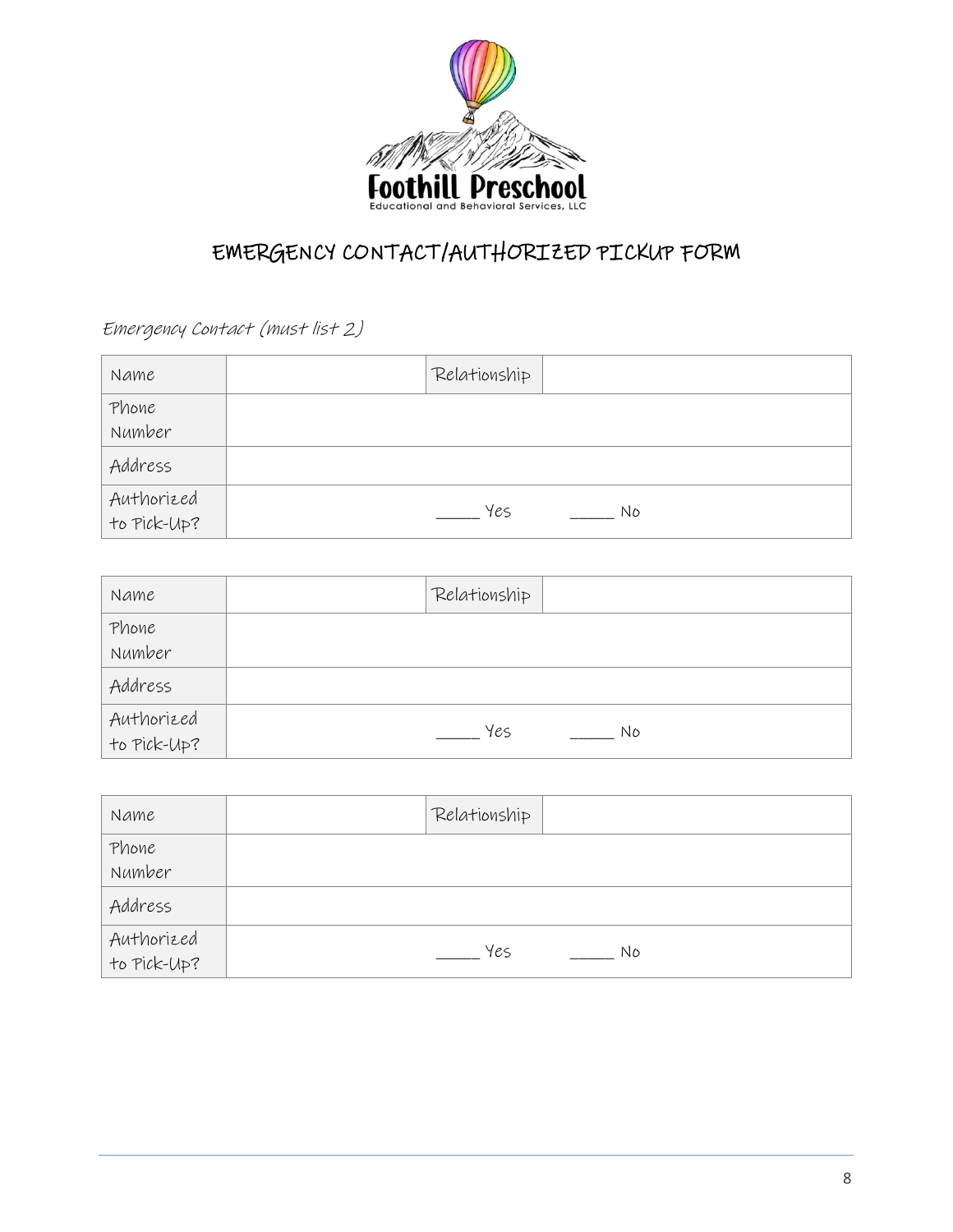

# EMERGENCY MEDICAL INFORMATION

|                            | Children's Hospital Broomfield | Good Samaritan/Kaiser |
|----------------------------|--------------------------------|-----------------------|
|                            | 469 State Highway 7            | 200 Exempla Circle    |
| Hospital of Choice         | Broomfield, CO 80023           | Lafayette, CO 80026   |
|                            | $(720)$ 478-5000               | $(303) 689 - 4000$    |
|                            |                                |                       |
| Primary Care               |                                |                       |
| Doctor (name)              |                                |                       |
| Address                    |                                |                       |
| Phone Number               |                                |                       |
| Allergies/Reactions        |                                |                       |
| Chronic                    |                                |                       |
| Illnesses/Special<br>Needs |                                |                       |
|                            |                                |                       |
| Medications                |                                |                       |
|                            |                                |                       |
| Insurance Info-            |                                |                       |
| (policy holder,            |                                |                       |
| identification             |                                |                       |
| number, group              |                                |                       |
| number)                    |                                |                       |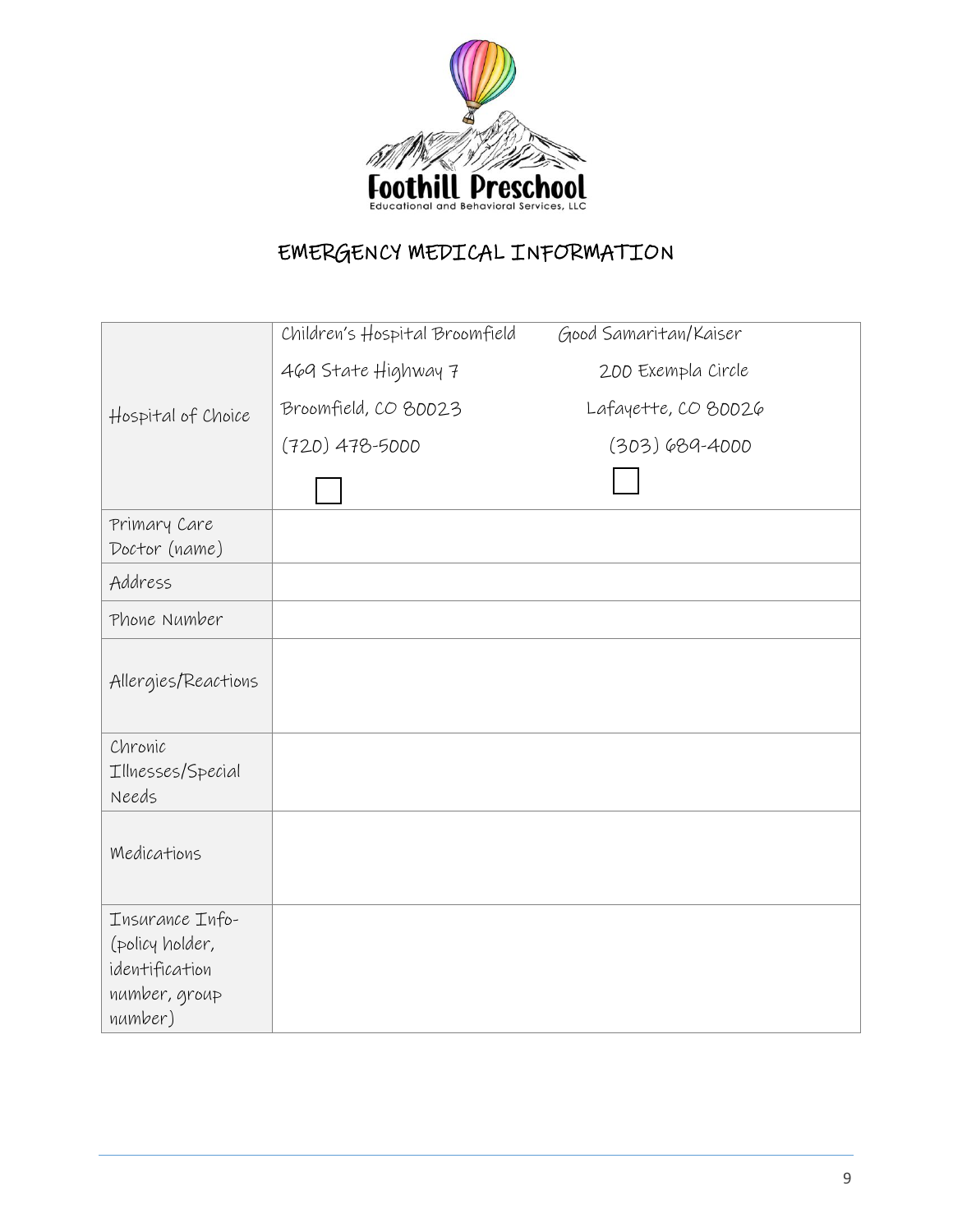

# CHILD'S PREADMISSION HEALTH HISTORY- PARENT'S REPORT

|                                                                   | CHILD'S NAME: ___________________________ |                                 |  |  |
|-------------------------------------------------------------------|-------------------------------------------|---------------------------------|--|--|
|                                                                   | SEX: BIRTH DATE:                          |                                 |  |  |
| PARENT #1 NAME: ________________                                  |                                           |                                 |  |  |
| PARENT #2 NAME:                                                   |                                           |                                 |  |  |
| DO PARENT #1 AND PARENT #2 LIVE IN THE SAME HOME WITH CHILD? Y/ N |                                           |                                 |  |  |
| DEVELOPMENTAL HISTORY-                                            |                                           |                                 |  |  |
| WALKED AT: ________ MONTHS                                        |                                           | BEGAN TALKING AT: ______ MONTHS |  |  |
| TOILET TRAINING STARTED AT: _______ MONTHS                        |                                           |                                 |  |  |

PAST ILLNESSES- Check illnesses that child has had and specify approximate dates of illnesses:

|                 | <b>DATES</b> |                | <b>DATES</b> |                 | <b>DATES</b> |
|-----------------|--------------|----------------|--------------|-----------------|--------------|
| Chicken Pox     |              | Diabetes       |              | Poliomyelitis   |              |
| Asthma          |              | Epilepsy       |              | 10-Day Measles  |              |
| Rheumatic Fever |              | Whooping Cough |              | 3-Day Measles   |              |
| Hay Fever       |              | Mumps          |              | Other (specify) |              |

DOES YOUR CHILD HAVE FREQUENT COLDS? Y/N HOW MANY IN LAST YEAR?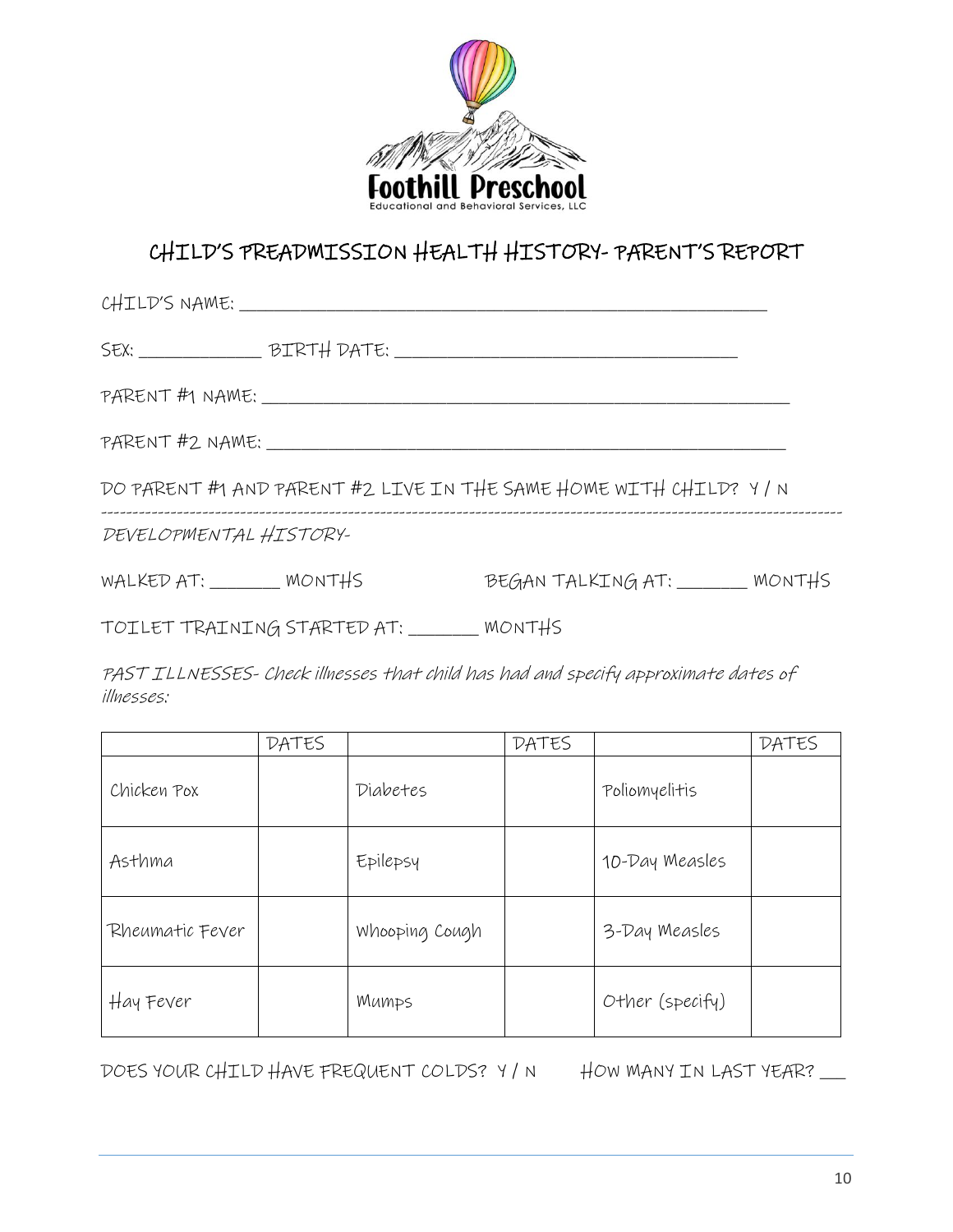

| DAILY ROUTINES-                                                                  |  |  |  |  |  |
|----------------------------------------------------------------------------------|--|--|--|--|--|
| WHAT TIME DOES YOUR CHILD GET UP? ____________________GO TO BED? _______________ |  |  |  |  |  |
| DOES YOUR CHILD SLEEP WELL AT NIGHT?                                             |  |  |  |  |  |
| DOES YOUR CHILD SLEEP DURING THE DAY? Y/N                                        |  |  |  |  |  |
| $WHEN?$ $HOWLONG?$                                                               |  |  |  |  |  |
|                                                                                  |  |  |  |  |  |
|                                                                                  |  |  |  |  |  |
| IS YOUR CHILD TOILET TRAINED? Y/ N                                               |  |  |  |  |  |
|                                                                                  |  |  |  |  |  |
| ARE BOWEL MOVEMENTS REGULAR? Y/N WHAT IS USUAL TIME?                             |  |  |  |  |  |
| DOES YOUR CHILD TAKE PRESCRIBED MEDICATION(S)? Y/N                               |  |  |  |  |  |
|                                                                                  |  |  |  |  |  |
| DOES YOUR CHILD USE ANY SPECIAL DEVICES? Y/N                                     |  |  |  |  |  |
|                                                                                  |  |  |  |  |  |
| WHAT IS THE PLAN FOR CARE WHEN YOUR CHILD IS ILL? ______________________________ |  |  |  |  |  |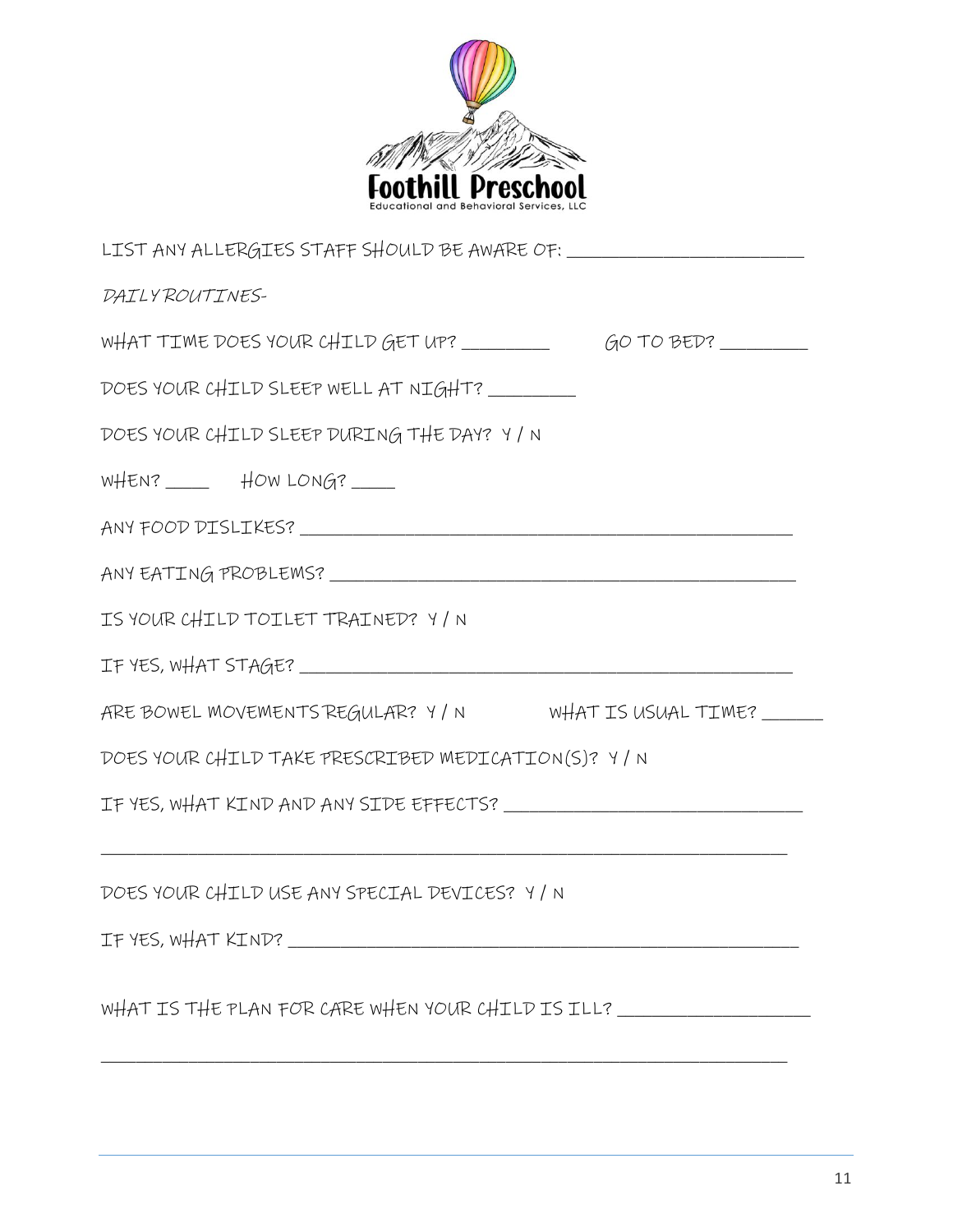

### CONSENT FOR EMERGENCY MEDICAL CARE AND TRANSPORTATION

AS THE PARENT OR AUTHORIZED REPRESENTATIVE, I HEREBY GIVE CONSENT TO CREATIVE LEARNING CENTER/FOOTHILL PRESCHOOL TO OBTAIN ALL EMERGENCY MEDICAL OR DENTAL CARE PRESCRIBED BY A DULY LICENSED PHYSICIAN (M.D.) OSTEOPATH (D.O.) OR DENTIST (D.D.S.) FOR

\_\_\_\_\_\_\_\_\_\_\_\_\_\_\_\_\_\_\_\_\_\_\_\_\_\_\_\_\_\_\_\_\_\_\_\_\_\_\_\_\_\_\_\_\_\_\_\_\_\_, INCLUDING TRANSPORTATION TO THE NEAREST MEDICAL FACILITY. THIS CARE MAY BE GIVEN UNDER WHATEVER CONDITIONS ARE NECESSARY TO PRESERVE THE LIFE, LIMB OR WELL BEING OF THE CHILD NAMED ABOVE. IT IS UNDERSTOOD THAT A CONSCIENTIOUS EFFORT WILL BE MADE TO LOCATE ME, AND I ACCEPT THE EXPENSE OF CARE AND TRANSPORT.

\_\_\_\_\_\_\_\_\_\_\_\_\_\_\_\_\_\_\_\_\_\_\_\_\_\_\_\_\_\_\_\_\_\_\_\_\_\_\_\_\_\_\_\_\_\_\_\_\_\_\_\_\_\_\_\_\_\_\_\_\_\_\_\_\_\_\_\_\_\_\_\_\_\_\_\_\_\_

\_\_\_\_\_\_\_\_\_\_\_\_\_\_\_\_\_\_\_\_\_\_\_\_\_\_\_\_\_\_\_\_\_\_\_\_\_\_\_\_\_\_\_\_\_\_\_\_\_\_\_\_\_\_\_\_\_\_\_\_\_\_\_\_\_\_\_\_\_\_\_\_\_\_\_\_\_\_

--------------------------------------------------------------------------------------------------------------------- CHILD HAS THE FOLLOWING MEDICATION ALLERGIES:

--------------------------------------------------------------------------------------------------------------------- \_\_\_\_\_\_\_\_\_\_\_ \_\_\_\_\_\_\_\_\_\_\_\_\_\_\_\_\_\_\_\_\_\_\_\_\_\_\_\_\_\_\_\_\_\_\_\_\_\_\_\_\_\_\_\_\_\_\_\_\_\_\_\_\_\_\_\_\_ DATE PARENT OR AUTHORIZED REPRESENTATIVE SIGNATURE \_\_\_\_\_\_\_\_\_\_\_\_\_\_\_\_\_\_\_\_\_\_\_\_\_\_\_\_\_\_\_\_\_\_\_\_\_\_\_\_\_\_\_\_\_\_\_\_\_\_\_\_\_\_\_\_\_\_\_\_\_\_\_\_\_\_\_\_\_\_\_\_\_\_\_\_\_\_ HOME ADDRESS \_\_\_\_\_\_\_\_\_\_\_\_\_\_\_\_\_\_\_\_\_\_\_\_\_\_\_\_\_\_\_\_\_\_\_\_\_\_\_\_\_\_\_\_\_\_\_\_\_\_\_\_\_\_\_\_\_\_\_\_\_\_\_\_\_\_\_\_\_\_\_\_\_\_\_\_\_\_ CITY EIP STATE STATE THE STATE \_\_\_\_\_\_\_\_\_\_\_\_\_\_\_\_\_\_\_\_\_\_\_\_\_\_\_\_\_\_\_\_\_\_\_\_ \_\_\_\_\_\_\_\_\_\_\_\_\_\_\_\_\_\_\_\_\_\_\_\_\_\_\_\_\_\_\_\_\_\_\_\_ HOME PHONE WORK PHONE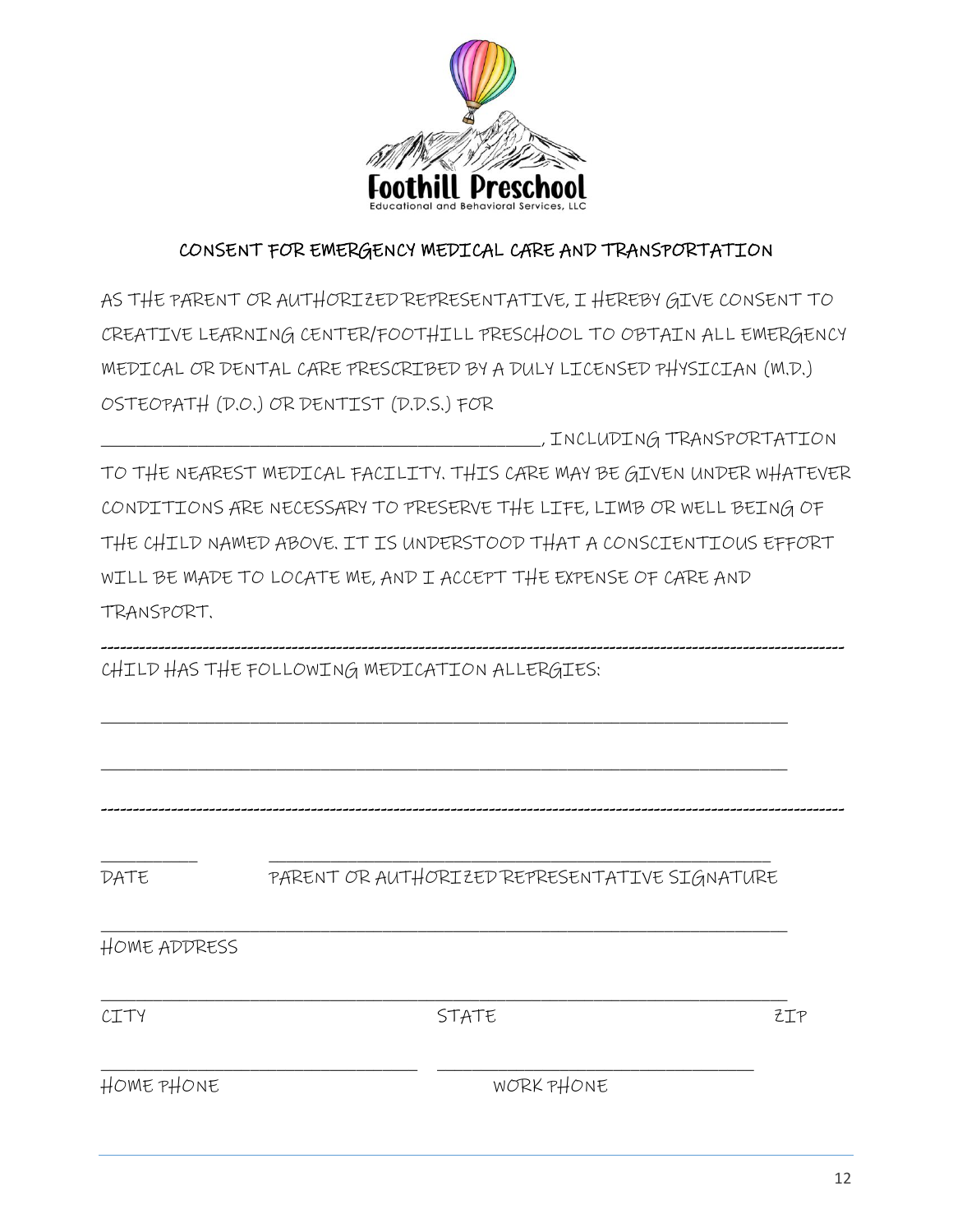

#### PARENT CONSENT- ADMINISTRATION OF MEDICATIONS

#### PARENT'S INSTRUCTIONS:

- 1. All prescription medications shall be maintained with the child's name and shall be dated.
- 2. Prescription medications must be stored in the original bottle with unaltered label. Medications requiring refrigeration must be properly stored.
- 3. Prescription medication shall be administered in accordance with the label directions.
- 4. Written consent must be provided from the parent, permitting child care facility personnel to administer medications to the child. Instructions shall not conflict with the prescription label or product label directions.

| CHILD'S NAME: |  |
|---------------|--|
|               |  |

MEDICATION NAME: \_\_\_\_\_\_\_\_\_\_\_\_\_\_\_\_\_\_\_\_\_\_\_\_\_\_\_\_\_\_\_\_\_\_\_\_\_\_\_\_\_\_\_\_\_\_\_\_\_\_\_\_\_\_\_\_\_

DOSAGE:

I authorize child care personnel to assist in the administration of medications described above to the child named above for the following medical condition/s: \_\_\_\_\_\_\_\_\_\_\_\_\_\_\_\_

| From |                |             |             | daily while in attendance. |
|------|----------------|-------------|-------------|----------------------------|
|      | Beginning date | Ending date | Time of day |                            |
|      |                |             |             |                            |

\_\_\_\_\_\_\_\_\_\_\_\_\_\_\_\_\_\_\_\_\_\_\_\_\_\_\_\_\_\_\_\_\_\_\_\_\_\_\_\_\_\_\_\_\_\_\_\_\_\_\_\_ \_\_\_\_\_\_\_\_\_\_\_\_\_\_\_\_\_\_

\_\_\_\_\_\_\_\_\_\_\_\_\_\_\_\_\_\_\_\_\_\_\_\_\_\_\_\_\_\_\_\_\_\_\_\_\_\_\_\_\_\_\_\_\_\_\_\_\_\_\_\_\_\_\_\_\_\_\_\_\_\_\_\_\_\_\_\_\_\_\_\_\_\_\_\_\_\_

Parent's signature Date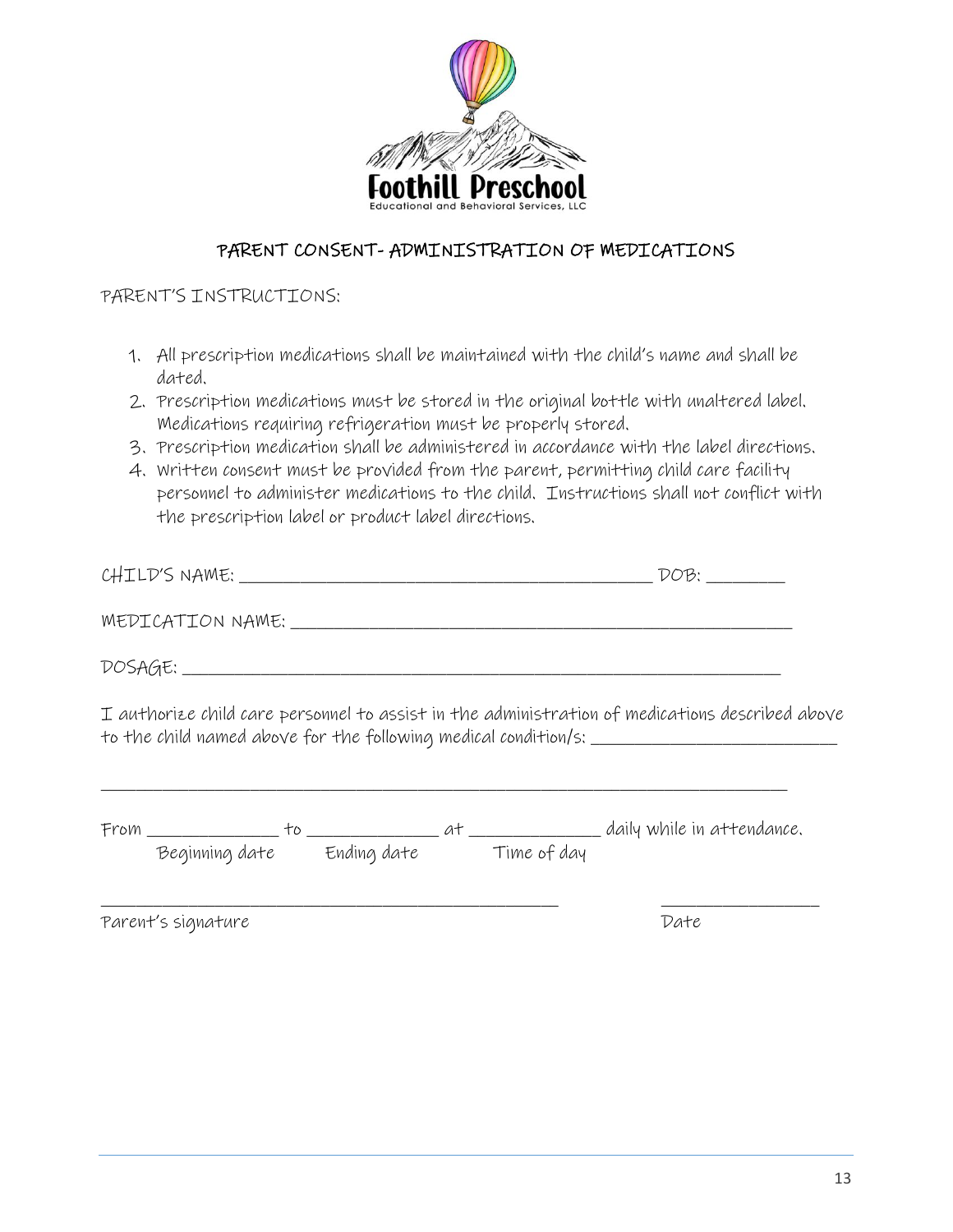

### PARENT HANDBOOK ACKNOWLDEGMENT

Child's Name: \_\_\_\_\_\_\_\_\_\_\_\_\_\_\_\_\_\_\_\_\_\_\_\_\_\_\_\_\_\_\_\_\_\_\_\_\_\_\_\_\_\_\_\_\_\_\_\_\_\_\_\_\_\_\_\_\_\_\_\_\_\_\_\_\_

- I have received a copy of Foothill Preschool's Parent Handbook.
- I understand that Foothill Preschool's Parent Handbook may not cover every issue that arises and, as a result, creates the need for communication between teachers and staff and myself.
- I understand that I am held accountable for these policies until my child is no longer enrolled.
- I understand that Foothill Preschool reserves the right to change these policies and will notify me as soon as possible after any changes have been made.
- I have read and agree to all the terms and conditions set forth in the Foothill Preschool Parent Handbook.

Parent Name: \_\_\_\_\_\_\_\_\_\_\_\_\_\_\_\_\_\_\_\_\_\_\_\_\_\_\_\_\_\_\_\_\_\_\_\_\_\_\_\_\_\_\_\_\_\_\_\_\_\_\_\_\_\_\_\_\_\_\_\_\_\_\_\_\_

Parent Signature: \_\_\_\_\_\_\_\_\_\_\_\_\_\_\_\_\_\_\_\_\_\_\_\_\_\_\_\_\_\_\_\_\_\_\_\_\_\_\_\_\_\_\_\_\_\_\_\_\_\_\_\_\_\_\_\_\_\_\_\_\_\_

Date: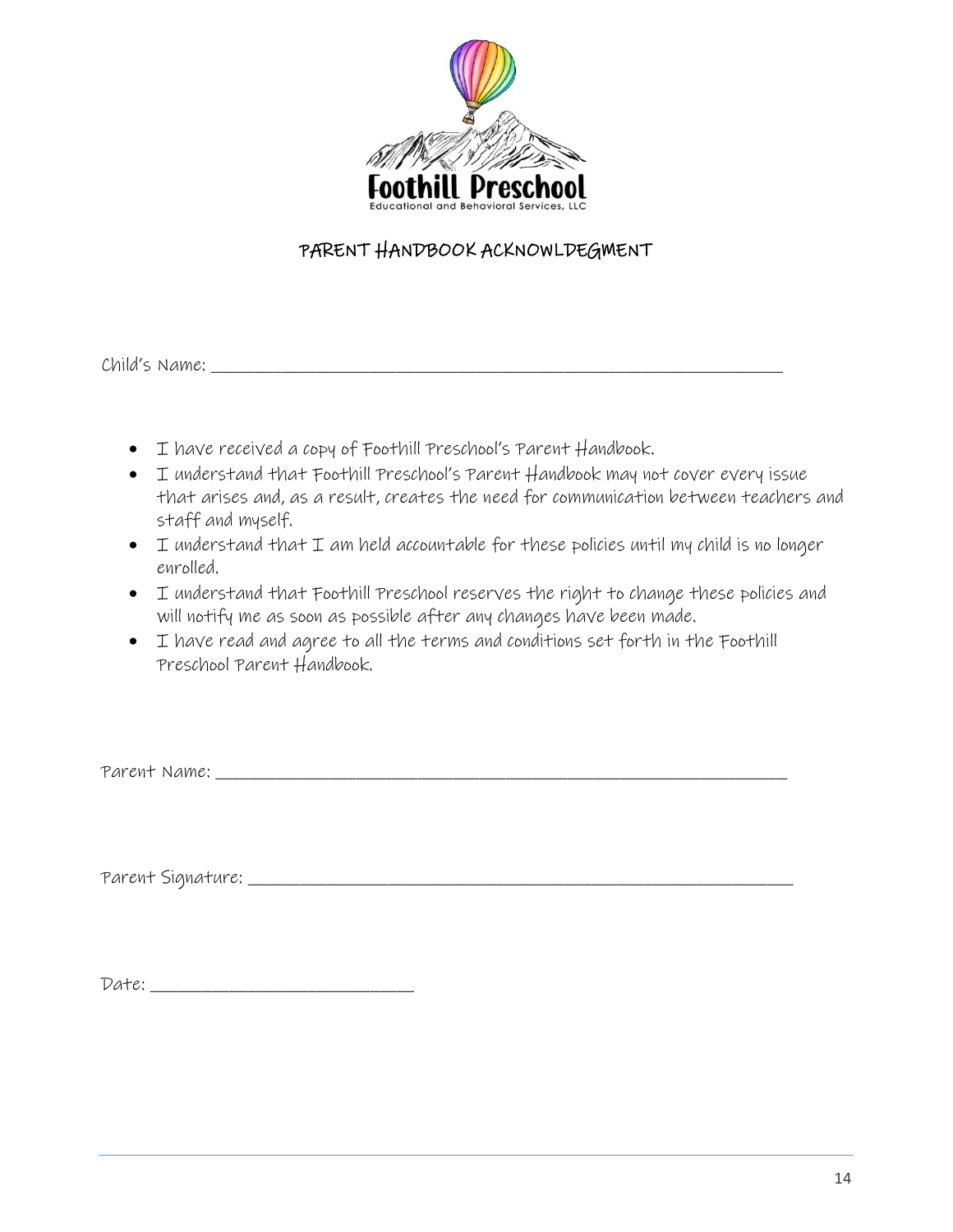

### GENERAL PERMISSION FORM

Foothill Preschool offers a wide variety of activities and experiences for children. Permission is required for a number of these routines and events. Please read the list carefully and initial those activities and experiences you permit your child to participate in.

My child may go on walks in the nearby neighborhoods.

\_\_\_\_\_ Yes \_\_\_\_\_ No

My child has permission to be observed in the classroom setting. These observations are done with my prior knowledge and are only done for educational purposes.

 $Yes$  No

My child has permission for a developmental screening as appropriate for educational purposes.

\_\_\_\_\_ Yes \_\_\_\_\_ No

My child has permission to participate in Zones of Regulation groups with Foothill Preschool's OTR/L during the regular school day.

\_\_\_\_\_ Yes \_\_\_\_\_ No

I give my child permission to sleep on a school-provided cot for rest time. I will bring in a crib sheet and blanket for my child, and will bring them home every Friday to be laundered.

\_\_\_\_\_ Yes \_\_\_\_\_ No \_\_\_\_\_ N/A (Half-Day students only)

 $Child's$  Name:

Parent/Guardian's Name: \_\_\_\_\_\_\_\_\_\_\_\_\_\_\_\_\_\_\_\_\_\_\_\_\_\_\_\_\_\_\_\_\_\_\_\_\_\_\_\_\_\_\_\_\_\_\_\_\_\_\_\_\_\_\_\_\_\_\_\_\_

 $Date:$